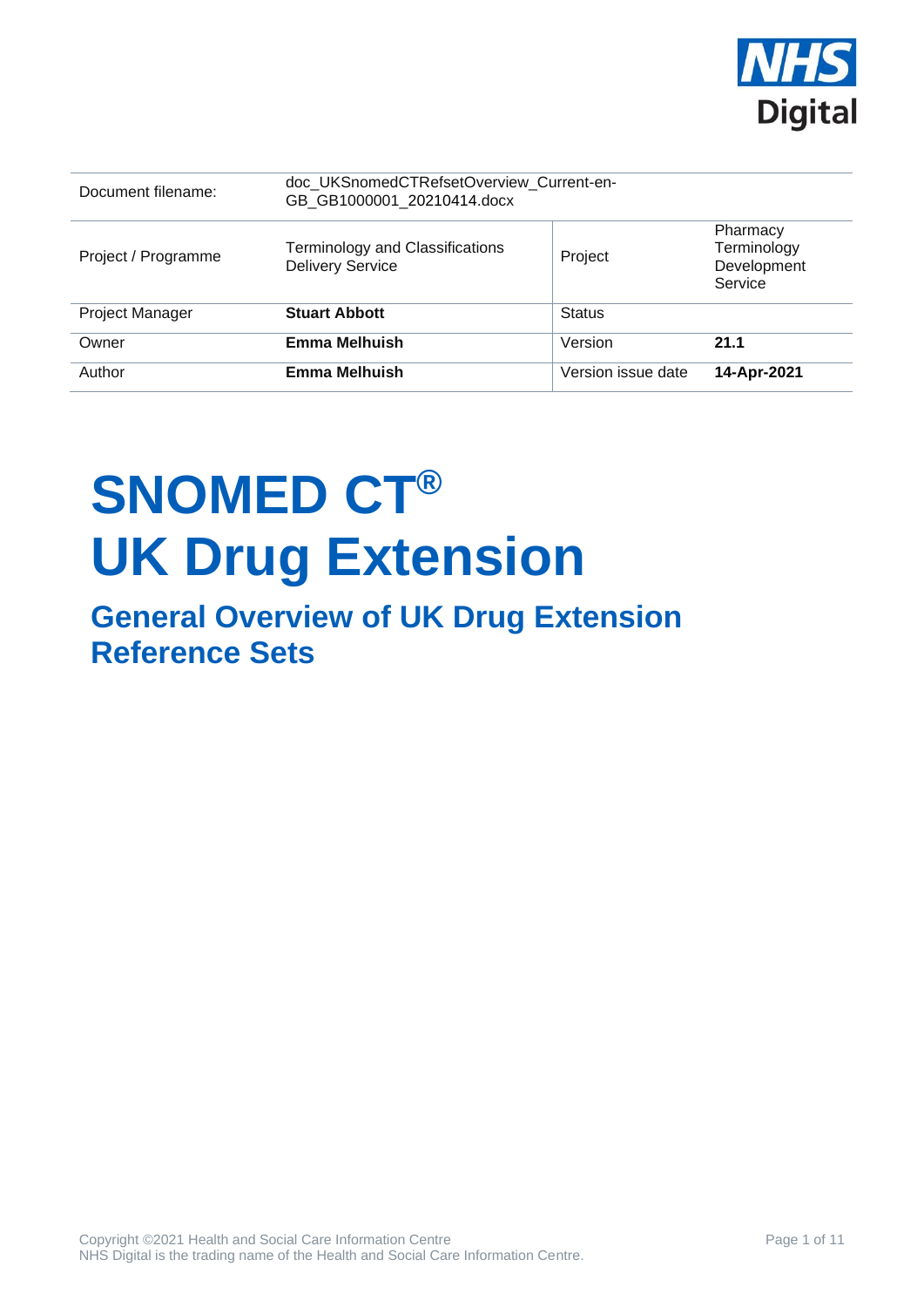## **Document management**

### **Revision History**

| <b>Version</b> | <b>Date</b> | <b>Summary of Changes</b>                                                                                               |
|----------------|-------------|-------------------------------------------------------------------------------------------------------------------------|
| 6.0            | 26-Mar-2013 | Changes from 'Core' release to 'International' release                                                                  |
|                |             | Rebranded as HSCIC                                                                                                      |
| 6.1            | 10-Oct-2013 | Correction of status for UK Language subset                                                                             |
| 7.0            | 28-May-2014 | Update to include RF2 release                                                                                           |
| 8.0            | 17-Sep-2014 | Contact details updated                                                                                                 |
| 9.0            | 07-Jan-2015 | Removal of the Administrative changes section. Update of contact details                                                |
| 10.0           | 27-May-2015 | Revised document format. Inclusion of new subsets                                                                       |
| 11.0           | 06-Jan-2016 | Inclusion of new subsets                                                                                                |
| 12.0           | 22-Jun-2016 | Inclusion of new subsets                                                                                                |
| 13.0           | 05-Aug-2016 | Inclusion of new subset and name change for QOF nicotine replacement<br>subset. Update to new corporate document format |
| 14.0           | 01-Feb-2017 | Inclusion of new Enhanced Services subsets                                                                              |
| 15.0           | 01-Apr-2018 | Change UKTC to UK NRC (UK National Release Centre)                                                                      |
| 16.0           | 16-May-2018 | Inclusion of new refsets                                                                                                |
| 17.0           | 11-Jul-2018 | Inclusion of new refsets and removal of Seasonal Flu vaccines subset                                                    |
| 18.0           | 08-Aug-2018 | Inclusion of new refset                                                                                                 |
| 19.0           | 01-Oct-2018 | Removal of Great Britain English language subsets                                                                       |
| 20.0           | 31-Oct-2018 | Inclusion of new refset                                                                                                 |
| 20.1           | 20-Feb-2019 | Inclusion of new refsets                                                                                                |
| 20.2           | 20-Mar-2019 | Inclusion of new refsets                                                                                                |
| 20.3           | 15-May-2019 | Inclusion of new refset                                                                                                 |
| 20.4           | 04-Sep-2019 | Inclusion of new dm+d Association refset                                                                                |
| 20.4           | 02-Oct-2019 | Inclusion of new refsets                                                                                                |
| 20.5           | 30-Oct-2019 | Inclusion of new refset                                                                                                 |
| 20.7           | 19-Feb-2020 | Inclusion of new refsets                                                                                                |
| 20.8           | 15-Apr-2020 | Inclusion of new COVID-19 refsets                                                                                       |
| 20.9           | 13-May-2020 | Inclusion of new refsets, title renamed from Subset to Reference Set                                                    |
| 20.10          | 10-Jun-2020 | Inclusion of new COVID-19 NSAID refset                                                                                  |
| 20.11          | 28-Oct-2020 | Inclusion of new ES HPV refset                                                                                          |
| 20.12          | 17-Feb-2021 | Inclusion of new refsets                                                                                                |
| 21.00          |             | Removal of subset IDs. Addition of Refset IDs. Update to refset name.                                                   |
| 21.1           | 14-Apr-2021 | Inclusion of new ES Direct oral anticoagulants refset                                                                   |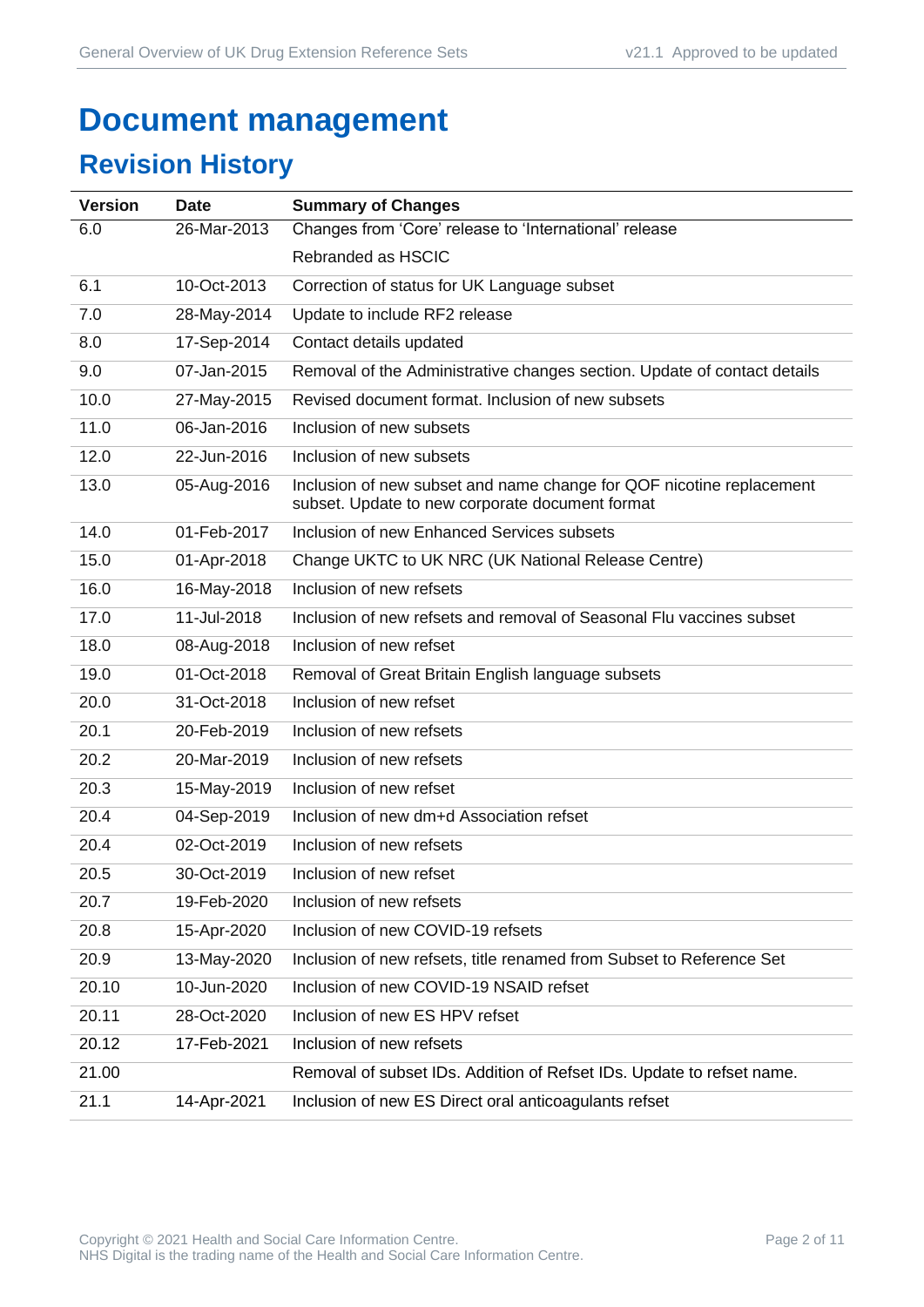#### **Reviewers**

This document must be reviewed by the following people:

| <b>Reviewer name</b> | <b>Title / Responsibility</b>                                         | <b>Date</b> | <b>Version</b> |
|----------------------|-----------------------------------------------------------------------|-------------|----------------|
| Chris Morris         | Technical Services Workstream Lead -<br>Operations and Infrastructure | 06-May-2015 | 10.0           |
|                      |                                                                       |             |                |

### **Approved by**

This document must be approved by the following people:

| <b>Name</b>          | <b>Signature</b> | <b>Title</b>                                      | <b>Date</b> | <b>Version</b> |
|----------------------|------------------|---------------------------------------------------|-------------|----------------|
| <b>Stuart Abbott</b> | <b>SABBOTT</b>   | <b>Principal Terminology</b><br><b>Specialist</b> |             |                |

### **Glossary of Terms**

| <b>Term / Abbreviation</b> | What it stands for                                                                  |
|----------------------------|-------------------------------------------------------------------------------------|
| dm+d                       | NHS Dictionary of Medicines and Devices                                             |
| <b>IHTSDO</b>              | International Health Terminology Standards Development Organization                 |
| <b>NHSBSA</b>              | National Health Service Business Services Authority                                 |
| RF <sub>2</sub>            | Release Format 2 (RF2) is the format used for the publication of SNOMED<br>CT data. |

### **Contact Information**

| This document is produced by: |                                                                                                                      |  |
|-------------------------------|----------------------------------------------------------------------------------------------------------------------|--|
| Address:                      | <b>NHS Digital</b><br>The UK National Release Centre (UK NRC)<br>1 Trevelyan Square<br>Boar Lane<br>Leeds<br>LS1 6AE |  |
| Telephone:                    | 0300 30 34 777                                                                                                       |  |
| Email:                        | Information.standards@nhs.net                                                                                        |  |
| Internet:                     | www.digital.nhs.uk                                                                                                   |  |

#### **Document Control:**

The controlled copy of this document is maintained in the NHS Digital corporate network. Any copies of this document held outside of that area, in whatever format (for example paper, email attachment), are considered to have passed out of control and should be checked for currency and validity.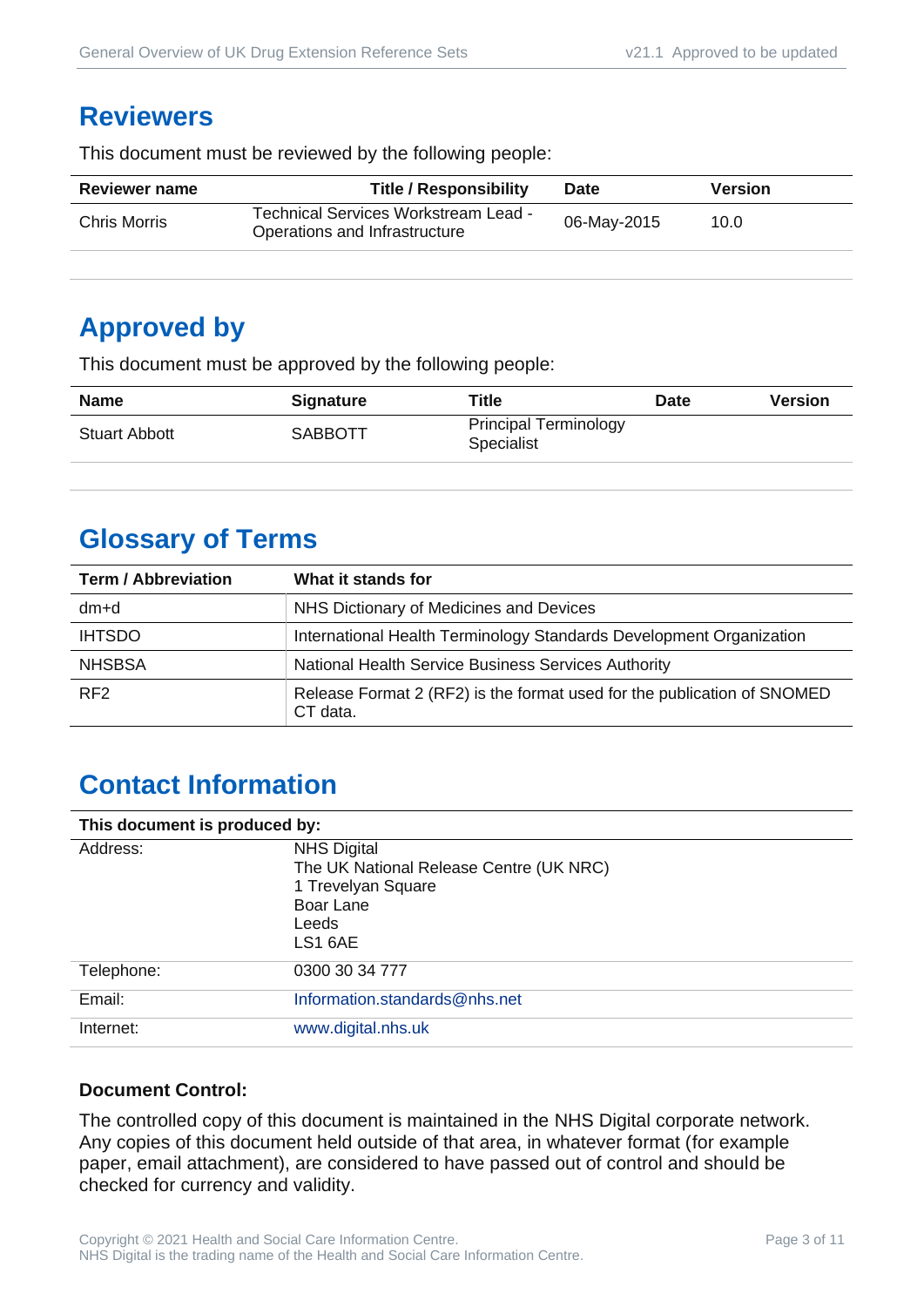### **Contents**

| <b>Purpose of this Document</b>                                       |   |
|-----------------------------------------------------------------------|---|
| <b>Terms and conditions</b>                                           | 5 |
| <b>Introduction</b>                                                   | 5 |
|                                                                       |   |
|                                                                       |   |
|                                                                       |   |
| <b>General Information in relation to refsets</b>                     |   |
|                                                                       |   |
|                                                                       |   |
|                                                                       |   |
| List of Refsets included in the SNOMED CT UK Drug Extension Release 8 |   |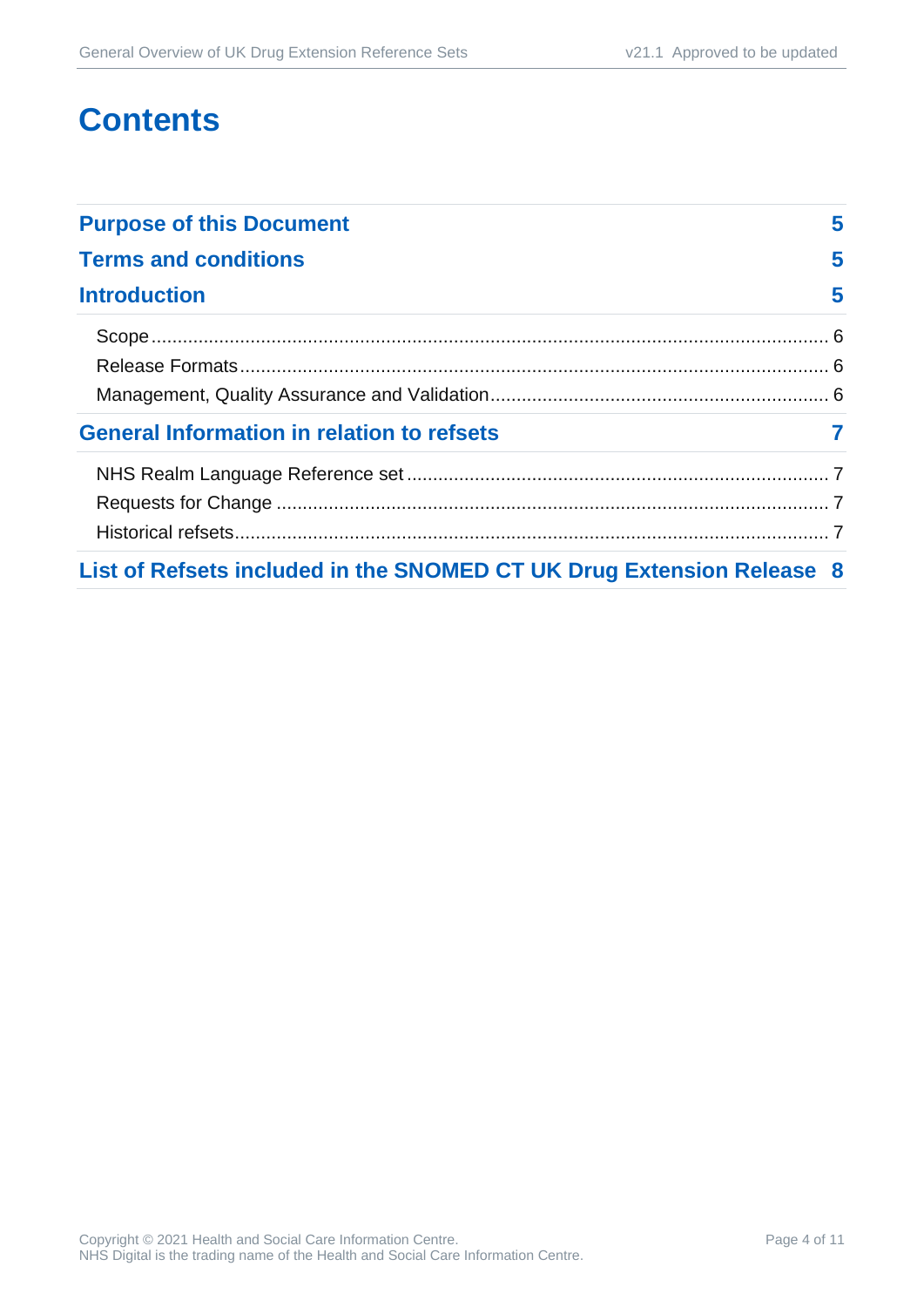### <span id="page-4-0"></span>**Purpose of this Document**

This document provides information relating to the reference sets provided within the SNOMED CT<sup>1</sup> UK Drug Extension. Further information on SNOMED CT and reference sets can be found at:<https://digital.nhs.uk/snomed-ct>

For a full description on the use, technical structure and implementation of SNOMED CT and reference sets, please refer to the SNOMED International Starter Guide and the SNOMED International Technical Implementation Guide (TIG) provided within the Document Library on the SNOMED International website [\(https://confluence.ihtsdotools.org/display/DOC\)](https://confluence.ihtsdotools.org/display/DOC).

### <span id="page-4-1"></span>**Terms and conditions**

*The following conditions apply to your use of content, files and information assets ("Content") accessible through the TRUD website* 

*[\[https://isd.digital.nhs.uk/trud3/user/guest/group/0/home\]](https://isd.digital.nhs.uk/trud3/user/guest/group/0/home). These conditions form a part of the website terms and conditions and any additional licensing terms specified on this website as applicable to the Content. No part of the Content:*

- i) *constitutes a medical device;*
- ii) *has an intended medical purpose; nor*
- iii) *is intended to be an accessory to a medical device;*

*as per Regulation (EU) 2017/745 of the European Parliament and Council on medical devices. Other than where liability cannot be excluded as a matter of law NHS Digital is not liable for any damages, costs, liabilities or expenses (whether the same are direct or indirect) suffered by you, or any third party to whom you may make Content available, arising out of, or in connection to, use or intended use of the Content (including, but not limited to, any purported reliance on the Content being a medical device, having a medical purpose or being an accessory to a medical device).*

### <span id="page-4-2"></span>**Introduction**

This document is provided for those who may wish to use the SNOMED CT reference sets provided within the release files of the UK Drug Extension in Release Format 2 (RF2). Reference sets provided in RF2 are also referred to as *refsets* (see Section 3.2.1 the [TIG](http://snomed.org/tig) for further information). This document uses the term 'refsets' throughout. Some refsets are also subsets of SNOMED CT components. The term subset was widely used with SNOMED CT Release Format 1 but is less commonly used in RF2.

You can find definitions for [reference set](https://confluence.ihtsdotools.org/display/DOCGLOSS/reference+set) and [subset](https://confluence.ihtsdotools.org/display/DOCGLOSS/subset) in the [SNOMED Glossary.](http://snomed.org/gl)

SNOMED CT refsets have a range of purposes and vary in size from a single member to ones with over 100,000 members. The common use of refsets in systems include:

- To simplify the user interface
- To improve data quality

<sup>1</sup> SNOMED® and SNOMED CT® are registered trademarks of the International Health Terminology Standards Development Organisation (IHTSDO<sup>®</sup>) [\(www.snomed.org\)](http://www.snomed.org/). SNOMED CT<sup>®</sup> was originally created by the College of American Pathologists.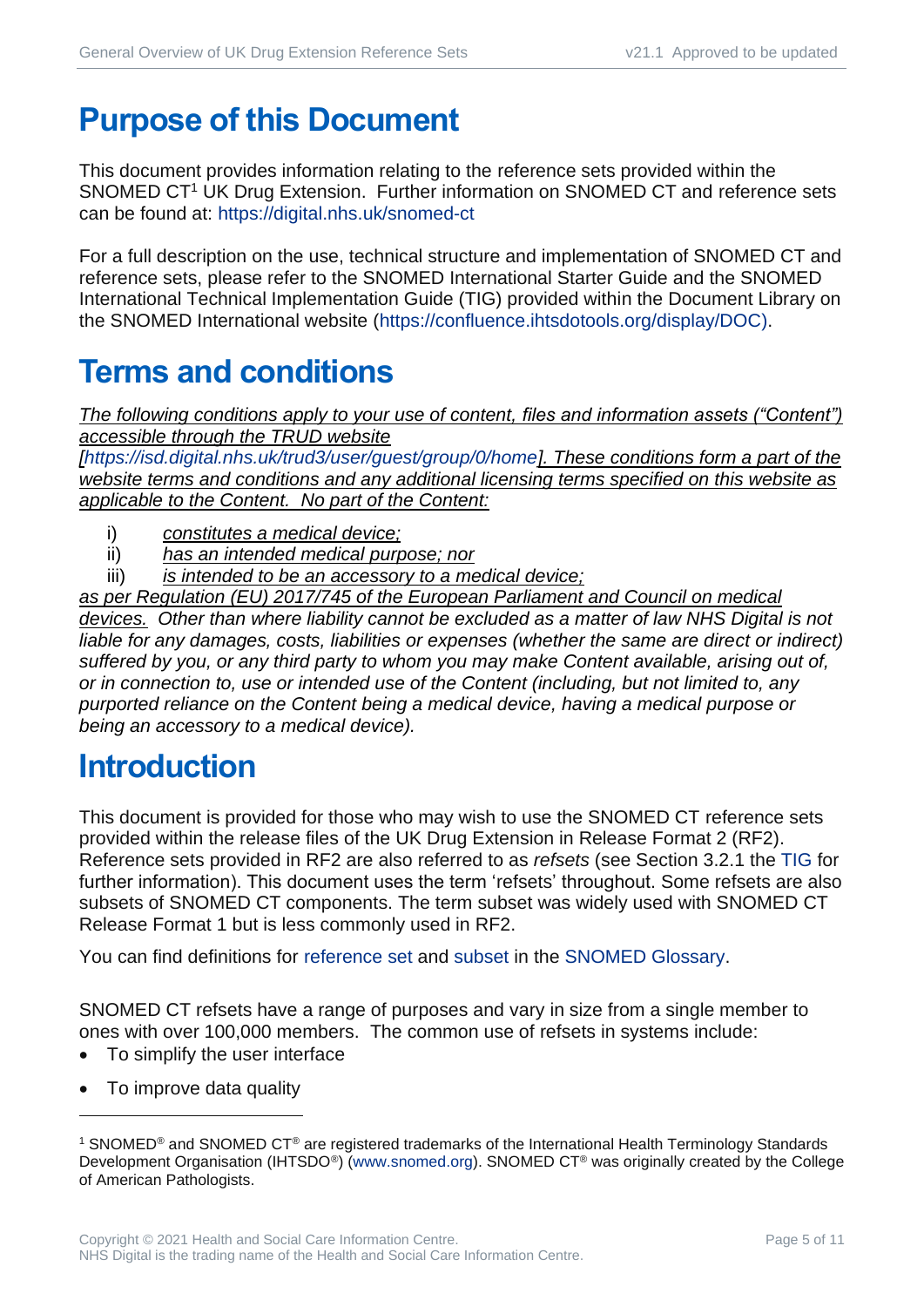- To maintain consistency between different implementations
- To enable interoperability between different clinical systems
- To support statutory reporting requirements

A brief description of the UK refsets included in the SNOMED CT UK Drug Extension can now be found within the on-line [Data Dictionary for Care;](https://dd4c.digital.nhs.uk/dd4c/) information on international refsets can be found with the international release.

Refsets are a derivative of the SNOMED CT UK Drug Extension and should be used in conjunction with the SNOMED CT UK Edition files. Except where otherwise specified, all refsets are of national use rather than local use and of potential relevance to all health professions, system suppliers, record, and messaging designers.

### <span id="page-5-0"></span>**Scope**

The scope of this document is the SNOMED CT UK refsets (RF2) released in the UK Drug extension.

#### <span id="page-5-1"></span>**Release Formats**

Prior to 2018 SNOMED CT data was previously released in 2 formats: Release Format 1 (RF1) and Release Format 2 (RF2). The 1 April 2018 UK Edition was the final publication of the data in RF1 format.

From 18 April 2018 the SNOMED CT UK Drug Extension is only fully supported in RF2 format.

In most cases each of the concept subsets within the RF1 release have been provided as a simple reference set in the RF2 release, and each description subset in RF1 has an equivalent language reference set in RF2. This is the delivery mechanism RF2 uses for such artefacts. RF2 has an inbuilt mechanism for managing the history of such a subset at a given point within its file structure and data. Please refer to the SNOMED International [SNOMED CT Starter Guide](http://snomed.org/starter) and the SNOMED International SNOMED CT [Technical](http://snomed.org/tig)  [Implementation Guide](http://snomed.org/tig) to aid your understanding of the structure and content of SNOMED CT and of the specific detail relating to reference sets.

The refset files are additional to the core tables included in the release and are provided in the Refset folder in RF2. Refsets of the same type in a folder are provided in a single file within that folder for ease of implementation.

#### <span id="page-5-2"></span>**Management, Quality Assurance and Validation**

Refsets are dynamic (based on a query specification) and can vary from release to release, (based on a specific hand-picked set of concepts). Future releases of refsets are subject to iterative refinement both because of end-user feedback and upon review at each subsequent SNOMED CT release in relation to the original specification. Refsets may need to change in both the size and scope of the files if underpinning policy is revised or underlying SNOMED CT content changes.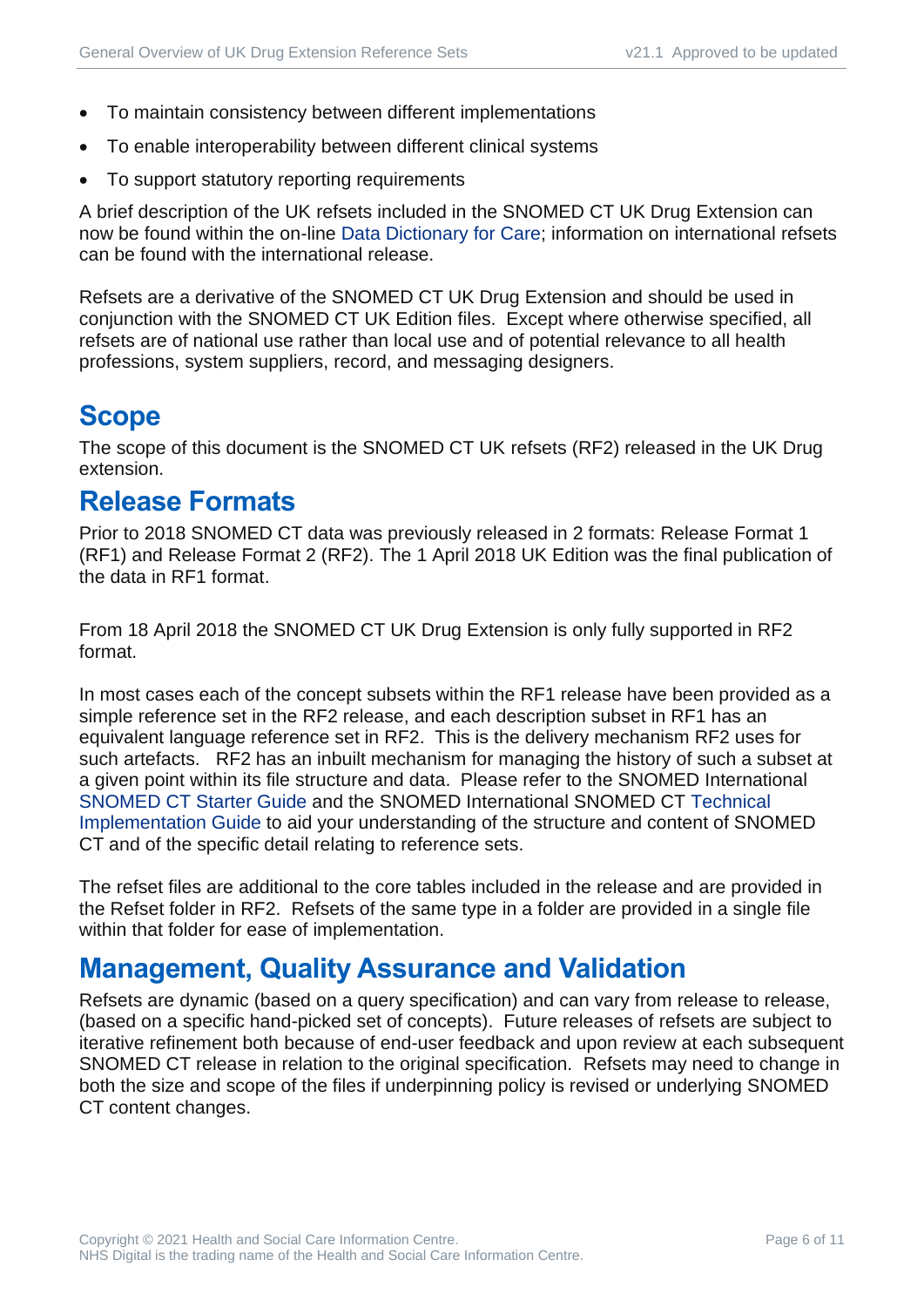Named refset owners are responsible for the quality assurance and maintenance of their refset and for managing changes to the refset which may result from the content changes in the bi-annual release or dm+d data.

Where refsets have no current owner or specific use case defined, they are only maintained using a technical process for SNOMED CT content updates; there is no clinical effort applied over and above re-running the refset specification and reconciling any retirements to their replacements.

Information on individual refsets including ownership, purpose, scope, and status are now made available online at the [Data Dictionary for Care](https://dd4c.digital.nhs.uk/dd4c/) rather than in this document.

### <span id="page-6-0"></span>**General Information in relation to refsets**

#### <span id="page-6-1"></span>**NHS Realm Language Reference set**

Some domains of use require language refsets to identify their preferred descriptions for use with the concepts identified by the refset. Wherever possible, descriptions are harmonised with the NHS Realm Language refset, but where this is not possible a language refset enables the required synonym for a particular domain to be identified. As a general rule the specialist professional bodies for a given domain of use will guide the content of the NHS Realm Language reference set and thus individual language refsets will only be developed where a particular professional body identifies specific descriptions different to those in the NHS Realm Language Reference set.

In an implementation using the RF2 files, the NHS Realm Language reference set should be used to provide the UK Fully Specified Name, Preferred Term and Synonyms.

#### <span id="page-6-2"></span>**Requests for Change**

Unless stated otherwise (for example where requests go through the owner of the refset), requests for changes to SNOMED CT UK Drug Extension refsets will be handled via requests sent to the [Information Standards helpdesk](mailto:information.standards@nhs.net?subject=SNOMED%20CT%20UK%20Drug%20Extension%20Refset%20Request) with the subject line 'SNOMED CT UK Drug Extension Refset Request'.

#### <span id="page-6-3"></span>**Historical refsets**

Over time refsets may be withdrawn or deprecated for a number of reasons. This information will now be provided within the Data Dictionary for Care as part of the information held on the refset. Refsets which are no longer released will be shown with the status of "Deprecated". In RF2 the details will be available in the release of type 'Full' if the refset metadata concept remains active, but all members of the refset will be inactive. When the refset metadata concept is made Inactive the membership of the refset will not be published in any of the data release formats (Delta, Snapshot and Full) leaving no history of the refset membership.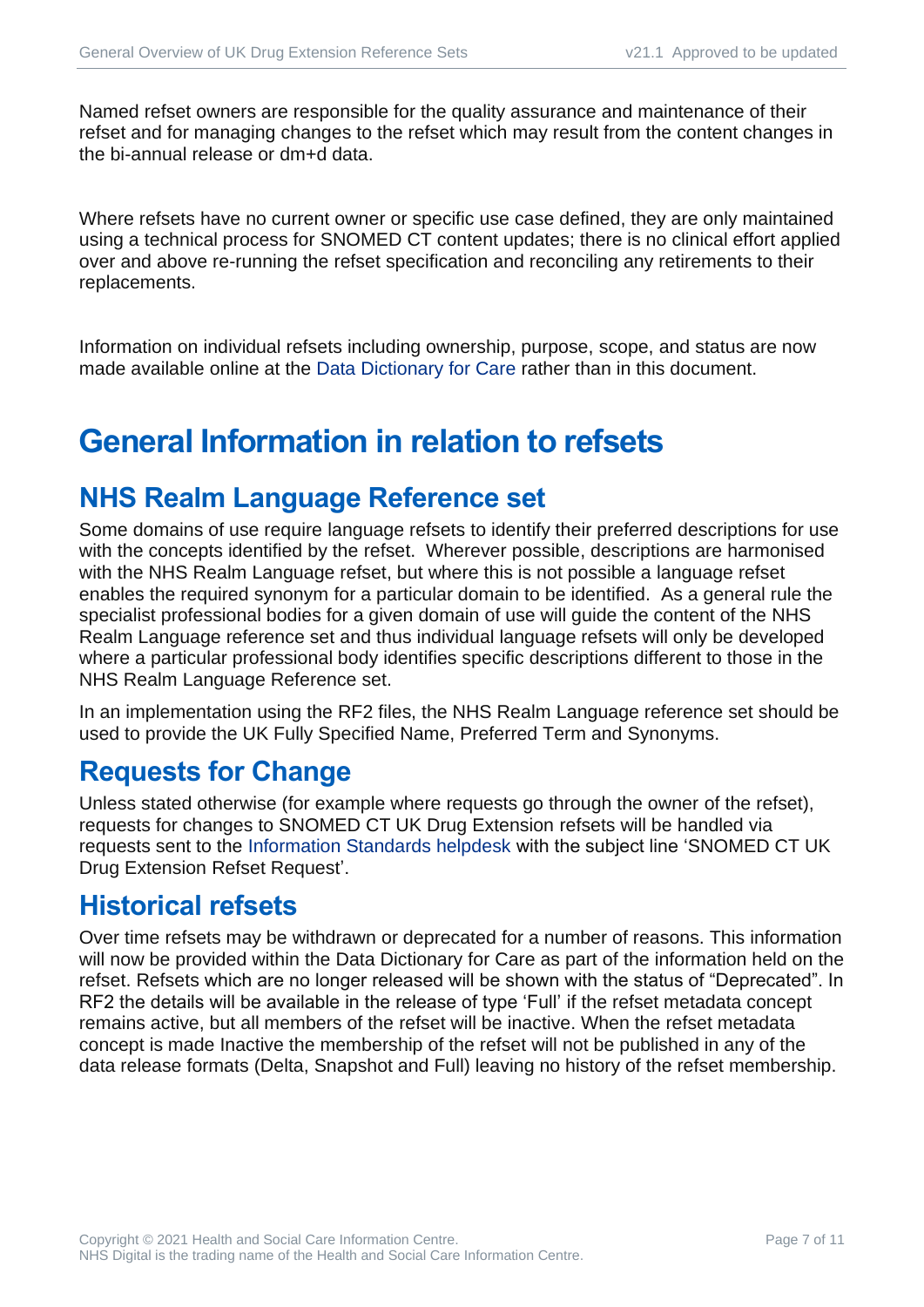### <span id="page-7-0"></span>**List of Refsets included in the SNOMED CT UK Drug Extension Release**

| <b>Refset ID</b>          | <b>Refset Name</b>                                                        |
|---------------------------|---------------------------------------------------------------------------|
| <b>Clinical Messaging</b> |                                                                           |
| 999000031000001105        | <b>Manufactured Material</b>                                              |
|                           |                                                                           |
| <b>DMD</b>                |                                                                           |
| 999000541000001108        | NHS dm+d AMP                                                              |
| 999000551000001106        | NHS dm+d AMPP                                                             |
| 999000651000001105        | NHS dm+d CFC Free                                                         |
| 999000661000001108        | NHS dm+d European Medicines Agency additional monitoring (Black Triangle) |
| 999000781000001107        | medicines<br>NHS dm+d Dose Form                                           |
| 999000611000001106        | NHS dm+d Gluten Free                                                      |
| 999000791000001109        | NHS dm+d Ingredient                                                       |
| 999000621000001102        | NHS dm+d Preservative Free                                                |
| 999000591000001100        | NHS dm+d Parallel Import                                                  |
| 99000601000001109         | NHS dm+d Sugar Free                                                       |
| 999000991000001107        | NHS dm+d Unit of Measure                                                  |
| 999000561000001109        | NHS dm+d VMP                                                              |
| 999000571000001104        | NHS dm+d VMPP                                                             |
| 999000581000001102        | NHS dm+d VTM                                                              |
| 10991000001109            | NHS dm+d association                                                      |
|                           |                                                                           |
| <b>Drug</b>               |                                                                           |
| 999000631000001100        | NHS dm+d TF                                                               |
| 999000641000001107        | NHS dm+d TFG                                                              |
| 999000771000001105        | NHS dm+d Combination VTM concepts                                         |
| 999000801000001108        | Allergy Archetypes Drug Groups                                            |
| 999000901000001102        | Learning Disabilities Observatory laxatives                               |
| 999000401000000107        | Device type simple                                                        |
| 30931000001101            | Allergy or adverse effect causative agent                                 |
| 31491000001101            | Radiotherapy units of measure                                             |
| 51971000001109            | Radiotherapy routes and methods of administration                         |
| 115231000001104           | Vaccine route of administration                                           |
|                           |                                                                           |
| <b>EPrescribing</b>       |                                                                           |
| 999000061000001102        | ePrescribing breath actuated inhaler marker                               |
| 999000521000001103        | ePrescribing cements 17                                                   |
| 999000071000001107        | ePrescribing co-name drugs rule 4                                         |
| 999000081000001109        | ePrescribing creams ointment and gels 6a                                  |
| 999000091000001106        | ePrescribing creams ointment and gels 6b                                  |
| 999001081000001103        | ePrescribing dose forms                                                   |
| 999000101000001100        | ePrescribing dressings 14a                                                |
| 999000111000001103        | ePrescribing dressings 14b                                                |
| 999000121000001107        | ePrescribing dry powder inhaler marker                                    |
| 999000131000001109        | ePrescribing endotracheopulmonary 11b                                     |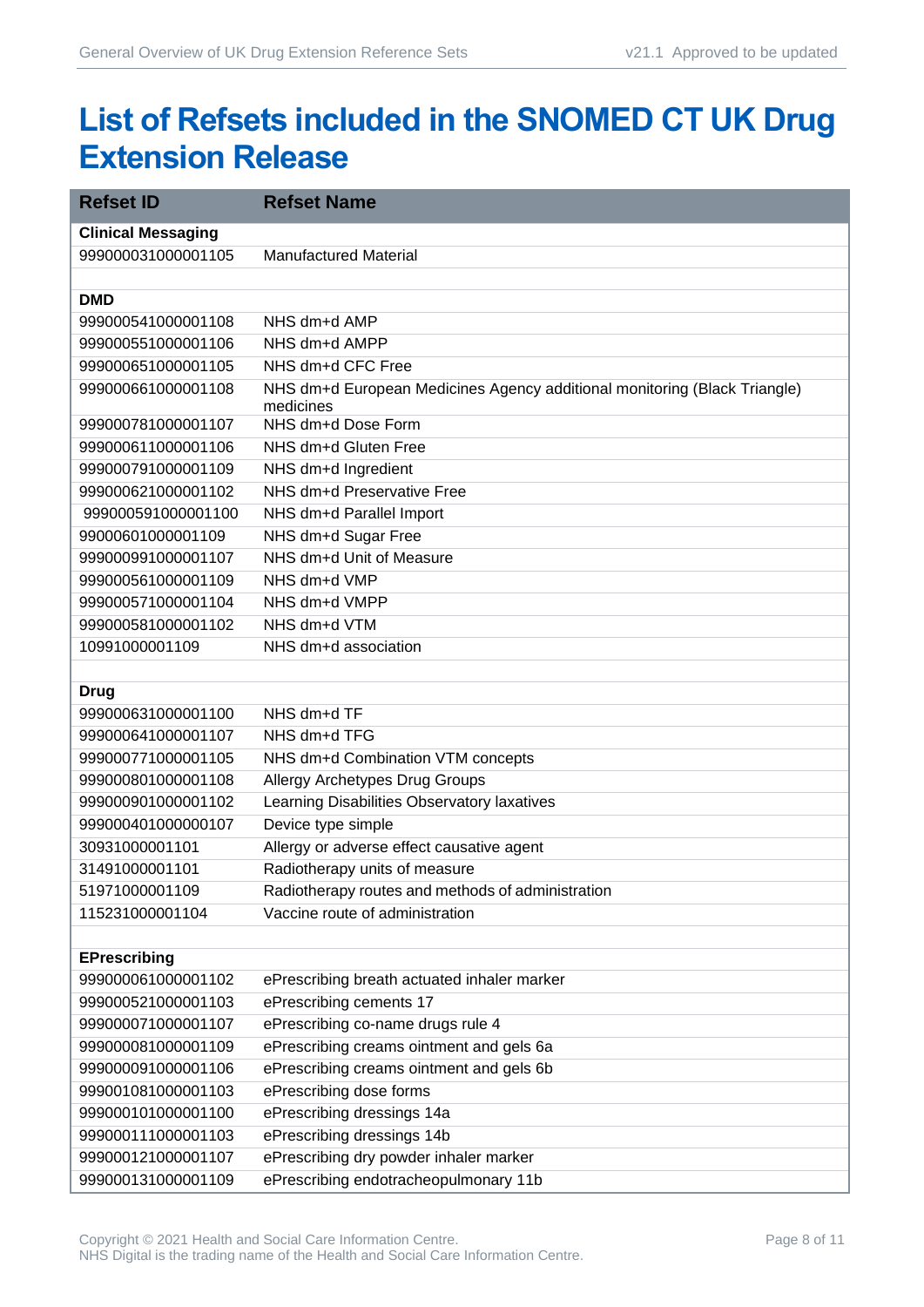| 999000141000001102         | ePrescribing enemas and rectal solutions 7a                                       |
|----------------------------|-----------------------------------------------------------------------------------|
| 999000151000001104         | ePrescribing enemas and rectal solutions 7b                                       |
| 999000161000001101         | ePrescribing enteral feeds 8                                                      |
| 999000171000001106         | ePrescribing eye ear nose liquids and powders 4                                   |
| 999000181000001108         | ePrescribing foams 28                                                             |
| 999000191000001105         | ePrescribing gases 25a                                                            |
| 999000201000001107         | ePrescribing gases 25b                                                            |
| 999000211000001109         | ePrescribing granules and powders 9a                                              |
| 999000221000001100         | ePrescribing granules and powders 9b                                              |
| 999000231000001103         | ePrescribing implants and sticks 15                                               |
| 999000241000001105         | ePrescribing infusions 22a                                                        |
| 999000251000001108         | ePrescribing infusions 22b                                                        |
| 999000261000001106         | ePrescribing inhalers and sprays 3                                                |
| 999000271000001101         | ePrescribing injections 20                                                        |
| 999000281000001104         | ePrescribing instillations 29a                                                    |
| 999000291000001102         | ePrescribing instillations 29b                                                    |
| 999000301000001103         | ePrescribing insulin 21                                                           |
| 999000311000001101         | ePrescribing IUDs 16                                                              |
| 999000321000001105         | ePrescribing metered dose inhaler marker                                          |
| 999000501000001105         | ePrescribing modified release 12 hour                                             |
| 999000511000001107         | ePrescribing modified release 24 hour                                             |
| 999000331000001107         | ePrescribing multi-ingredient rule 1                                              |
| 999000341000001100         | ePrescribing nebuliser liquids 13a                                                |
| 999000351000001102         | ePrescribing nebuliser liquids 13b                                                |
| 999000361000001104         | ePrescribing never valid as a VMP rule 3                                          |
| 999000371000001109         | ePrescribing not recommended to prescribe as VMP bio-availability rule 5a         |
| 999000381000001106         | ePrescribing not recommended to prescribe as VMP patient training rule 5b         |
| 12472501000001109          | ePrescribing not recommended to prescribe as VMP no published specification rule  |
|                            | 5 <sub>c</sub>                                                                    |
| 841000001104               | ePrescribing caution - actual medicinal product level prescribing advised rule 5d |
| 999000391000001108         | ePrescribing no VTM rule 2                                                        |
| 999000401000001106         | ePrescribing oral liquids 2a1                                                     |
| 999000531000001101         | ePrescribing oral liquids 2a2                                                     |
| 999000411000001108         | ePrescribing oral liquids 2b                                                      |
| 999000421000001104         | ePrescribing oral solids 1                                                        |
| 999000041000001103         | NHS e-Prescribing method subset                                                   |
| 999000051000001100         | NHS e-Prescribing route of administration subset                                  |
| 999000431000001102         | ePrescribing schedule 1 to 3 rule 6                                               |
| 999000441000001109         | ePrescribing suppositories and pessaries 10                                       |
| 999000451000001107         | ePrescribing topical liquids 5a                                                   |
| 999000461000001105         | ePrescribing topical liquids 5b                                                   |
| 999000471000001100         | ePrescribing topical patches 12a                                                  |
| 999000481000001103         | ePrescribing topical patches 12b                                                  |
| 999000491000001101         | ePrescribing TPN 23                                                               |
|                            |                                                                                   |
| <b>NHSRealmDescription</b> |                                                                                   |
| 999000691000001104         | NHS realm description subset (pharmacy part)                                      |
|                            |                                                                                   |
| QOFPrescribable            |                                                                                   |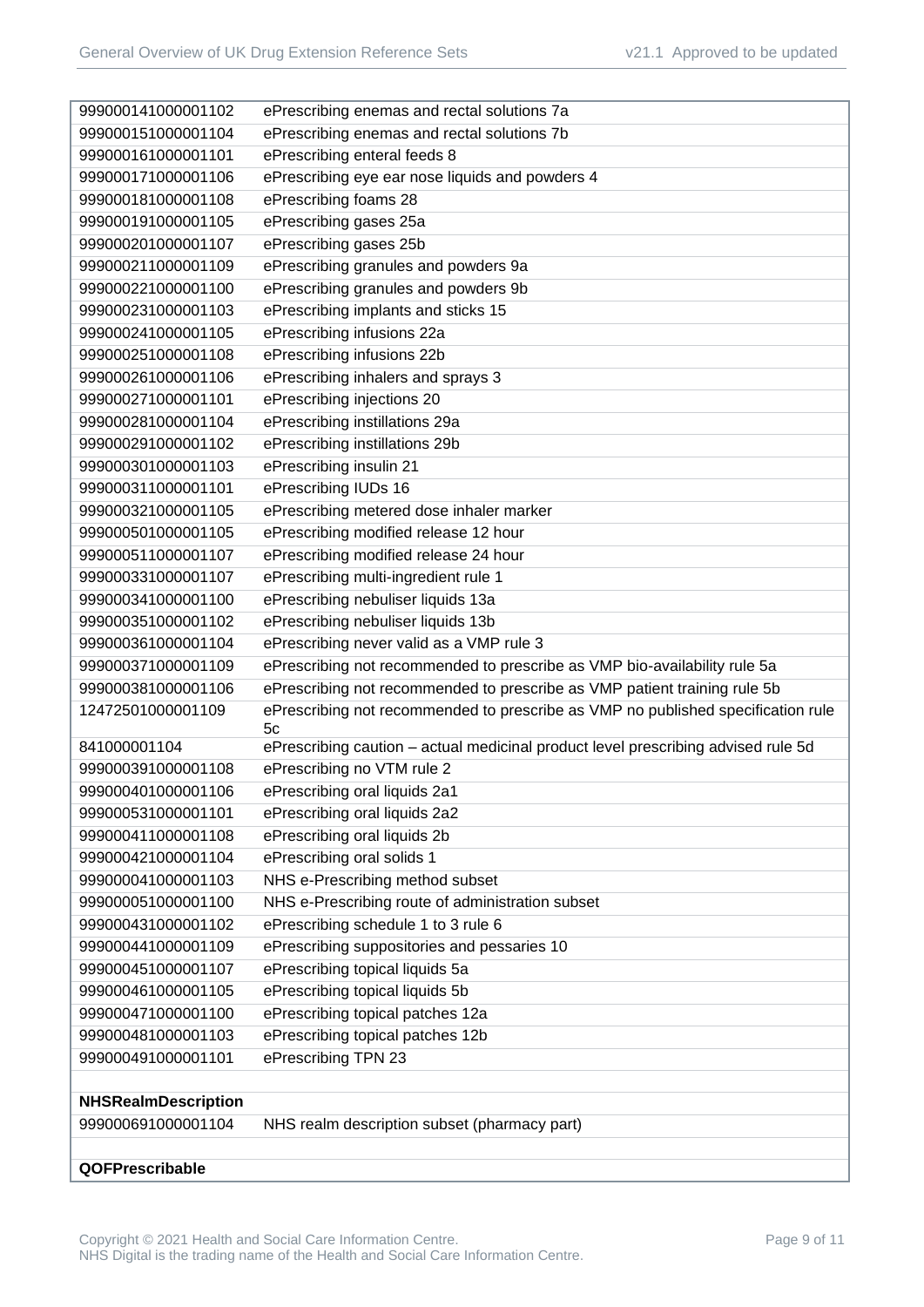| 12464201000001109        | QOF - angiotensin-converting enzyme inhibitors prescribable within general practice                                   |
|--------------------------|-----------------------------------------------------------------------------------------------------------------------|
| 12464301000001100        | QOF - angiotensin II receptor antagonists prescribable within general practice                                        |
| 12465301000001101        | QOF - antiepileptic medication prescribable within general practice                                                   |
| 12465401000001109        | QOF - beta-adrenoceptor blockers excluding those used in heart failure<br>prescribable within general practice        |
| 12464101000001102        | QOF - beta-adrenoceptor blockers for use in coronary heart disease prescribable<br>within general practice            |
| 12465501000001108        | QOF - beta-adrenoceptor blockers for use in heart failure prescribable within<br>general practice                     |
| 12465701000001102        | QOF - bone sparing agents prescribable within general practice                                                        |
| 12463601000001108        | QOF - chronic asthma medication prescribable within general practice                                                  |
| 12463801000001107        | QOF - clopidogrel medication prescribable within general practice                                                     |
| 12464401000001108        | QOF - combined hormonal oral contraceptives prescribable within general practice                                      |
| 999000961000001103       | QOF - Drug Tariff appliance intra-uterine contraceptive devices prescribable within<br>general practice               |
| 12464501000001107        | QOF - diaphragm contraceptive devices prescribable within general practice                                            |
| 12463901000001101        | QOF - dipyridamole medication prescribable within general practice                                                    |
| 999001001000001106       | QOF - duloxetine medication prescribable within general practice                                                      |
| 12464701000001101        | QOF - emergency hormonal contraceptives prescribable within general practice                                          |
| 999001051000001107       | QOF - enemas for treatment or prevention of constipation prescribable within<br>general practice                      |
| 12465201000001105        | QOF - influenza vaccines prescribable within general practice                                                         |
| 12465601000001107        | QOF - lithium medication prescribable within general practice                                                         |
| 999001021000001104       | QOF - nefopam medication prescribable within general practice                                                         |
| 12465801000001106        | QOF - smoking pharmacotherapy                                                                                         |
| 12463501000001109        | QOF - oral anticoagulant medication prescribable within general practice                                              |
| 999001061000001105       | QOF - prescription only medicines for treatment or prevention of constipation<br>prescribable within general practice |
| 12464801000001105        | QOF - progestogen only implant contraceptives prescribable within general practice                                    |
| 12464901000001104        | QOF - progestogen only intrauterine contraceptive systems prescribable within<br>general practice                     |
| 12465001000001104        | QOF - progestogen only oral contraceptives prescribable within general practice                                       |
| 12464601000001106        | QOF - progestogen only parenteral contraceptives prescribable within general<br>practice                              |
| 12463701000001103        | QOF - salicylate antiplatelet medication prescribable within general practice                                         |
| 12464001000001103        | QOF - statins prescribable within general practice                                                                    |
| 999001031000001102       | QOF - strong opioids for use in pain management prescribable within general<br>practice                               |
| 12465101000001103        | QOF - transdermal contraceptives prescribable within general practice                                                 |
| 999001011000001108       | QOF - tricyclic antidepressants for use in pain management prescribable within<br>general practice                    |
| 999001041000001109       | QOF - weaker opioids for use in pain management prescribable within general<br>practice                               |
| 999000971000001108       | Indicators no longer in Quality and Outcomes Framework general practice<br>extraction - direct renin inhibitors       |
| 999000981000001105       | Indicators no longer in Quality and Outcomes Framework general practice<br>extraction - hypothyroidism medication     |
|                          |                                                                                                                       |
| <b>Enhanced Services</b> |                                                                                                                       |
| 999000951000001101       | Enhanced Services Antipsychotic drugs                                                                                 |
| 999001101000001107       | Enhanced Services Haemophilus type b (Hib) Meningitis C vaccines                                                      |
| 999000811000001105       | Enhanced Services Meningococcal ACWY vaccines                                                                         |
| 999000831000001104       | Enhanced Services Meningococcal B vaccines                                                                            |
| 999000841000001106       | <b>Enhanced Services Pneumococcal vaccines</b>                                                                        |